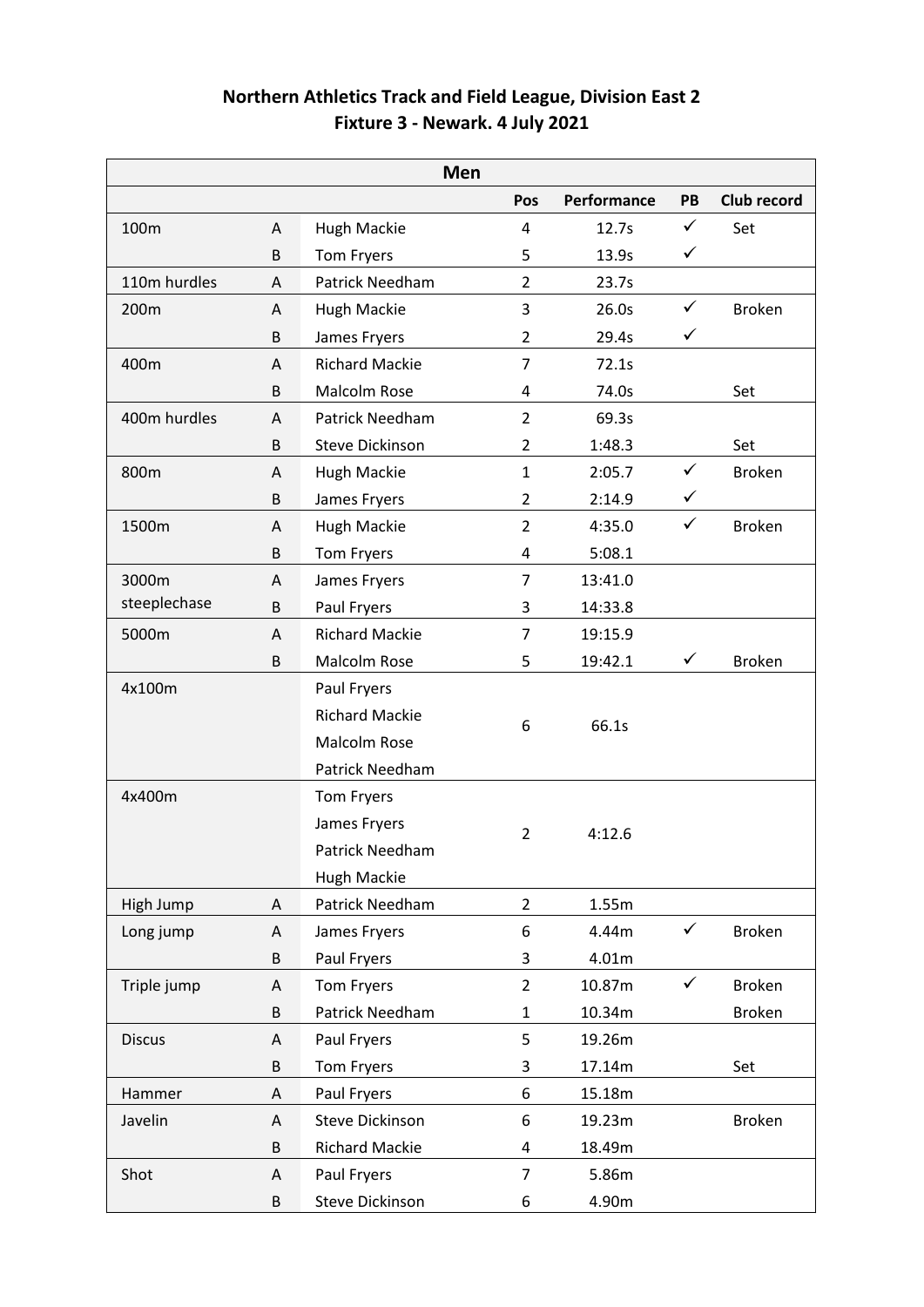## **Northern Athletics Track and Field League, Division East 2 Fixture 3 - Newark. 4 July 2021**

| Women            |   |                        |     |             |           |             |
|------------------|---|------------------------|-----|-------------|-----------|-------------|
|                  |   |                        | Pos | Performance | <b>PB</b> | Club record |
| 100 <sub>m</sub> | A | <b>Heather Lindley</b> | 5   | 18.9s       |           | Set         |
| <b>Discus</b>    | A | <b>Heather Lindley</b> |     | 10.22m      |           |             |
| Hammer           | A | <b>Heather Lindley</b> | 5   | 14.90m      |           |             |
| Javelin          | A | <b>Heather Lindley</b> | 6   | 8.87m       |           |             |
| Shot             | A | <b>Heather Lindley</b> |     | 4.16m       |           |             |